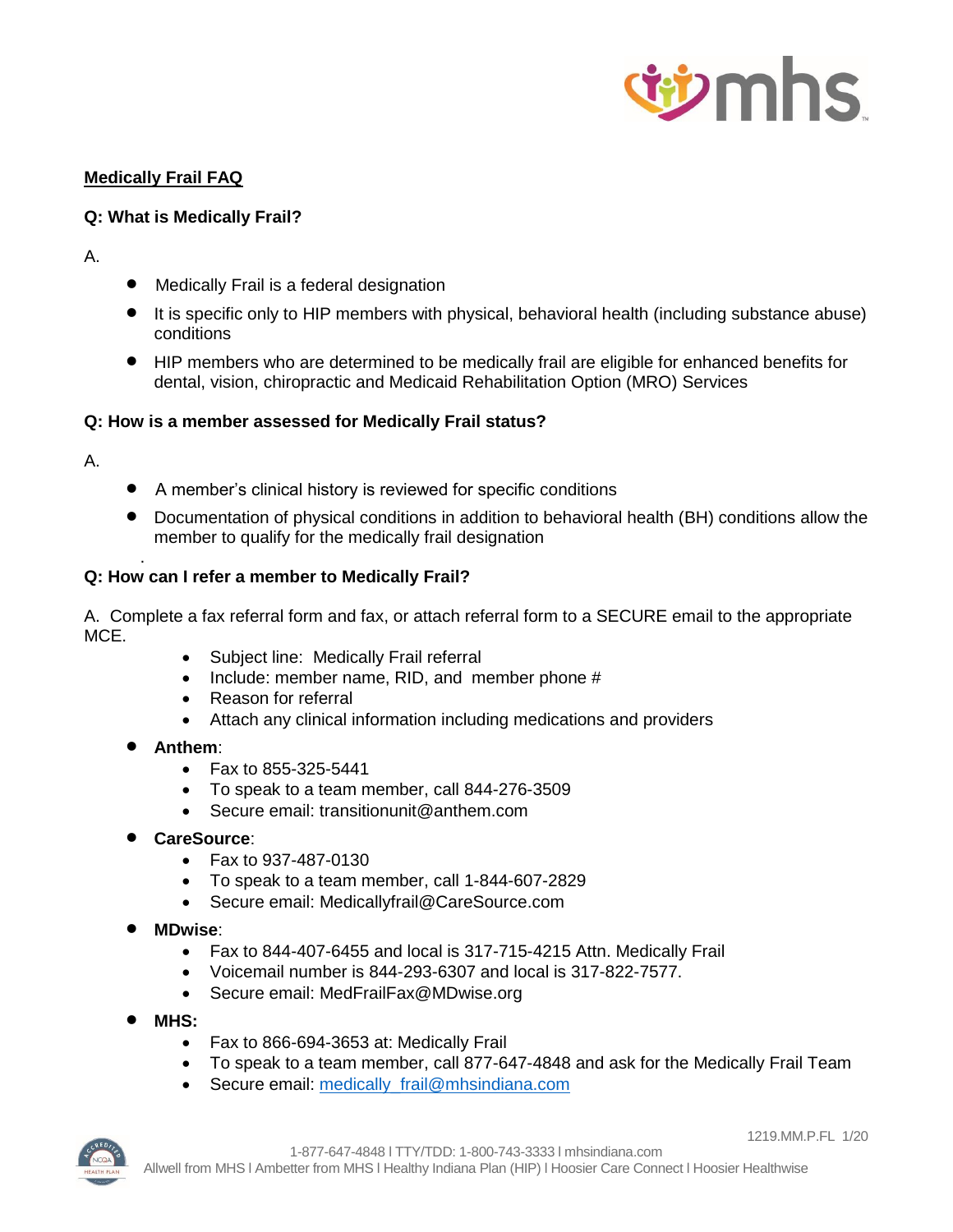

# **Q: What laws govern the disclosure of our patients' health information to a managed care entity?**

A: There are many federal and state laws that govern the use and disclosure of a patient's health related information. These include the Health Insurance Portability and Accountability Act of 1986 (HIPAA) and the privacy regulations implemented under HIPAA, which restrict the use and disclosure of an individual's protected health information; the Federal Confidentiality of Substance Use Disorder Patient Records regulations, which protect the confidentiality of substance use disorder treatment records; and Indiana Code sections 16-39-2-6 and 16-39-5-3, which identify the individuals and entities to which a health care provider can disclose mental and physical health information without the patient's consent.

# **Q: Can we share a patient's health information to a managed care entity under these laws?**

A: In general, yes, with limitations. Even without the patient's prior consent or authorization, a provider can use or disclose a patient's health information for treatment, payment and other limited purposes. This means that you can disclose, for example, a patient's information in order to obtain prior authorization for items or services, arrange for treatment by another provider or to obtain payment for services provided. We will not ask for, nor should you disclose to us, a patient's health information for other purposes unless a written authorization has first been obtained from the patient. Please keep in mind that there are different requirements that apply to the disclosure of substance use disorder treatment records (discussed below).

## **Q: What type of health information can we disclose to a managed care entity about our patients, and how much?**

A:You can disclose any health information about the patient that we need to have in order to obtain prior authorization for services or for whatever other legitimate reason for which we have requested information or for which you have chosen to disclose such information to us. We will only ask for, and you should only disclose, the minimum amount of health information about a patient that is needed for the purpose at hand.

#### **Q: CMHCs have a program (or individual providers) that treat patients with substance use disorders. Do the Federal Confidentiality of Substance Use Disorder Patient Records regulations apply to these programs or providers?**

A: Yes, more than likely they do. These regulations place prohibitions on the use or disclosure of substance use disorder (SUD) treatment patient records that are much more restrictive than HIPAA but that apply to a narrower group of records and providers. In general, the Federal Confidentiality of Substance Use Disorder Patient Records regulations prohibit, with very narrow exceptions, the use or disclosure of information that would identify a patient as having or having had a SUD without the patient's written authorization. These restrictions apply to any individual or entity (other than a general medical facility) or an identified unit within a general medical facility that holds itself out as providing, and provides, SUD diagnosis, treatment or referrals for treatment; and to medical or other personnel within a general medical facility (such as a CMHC) whose primary function is to provide SUD diagnosis, treatment or referral for treatment, if the individual or entity receives nearly any type of federal monies



1219.MM.P.FL 1/20